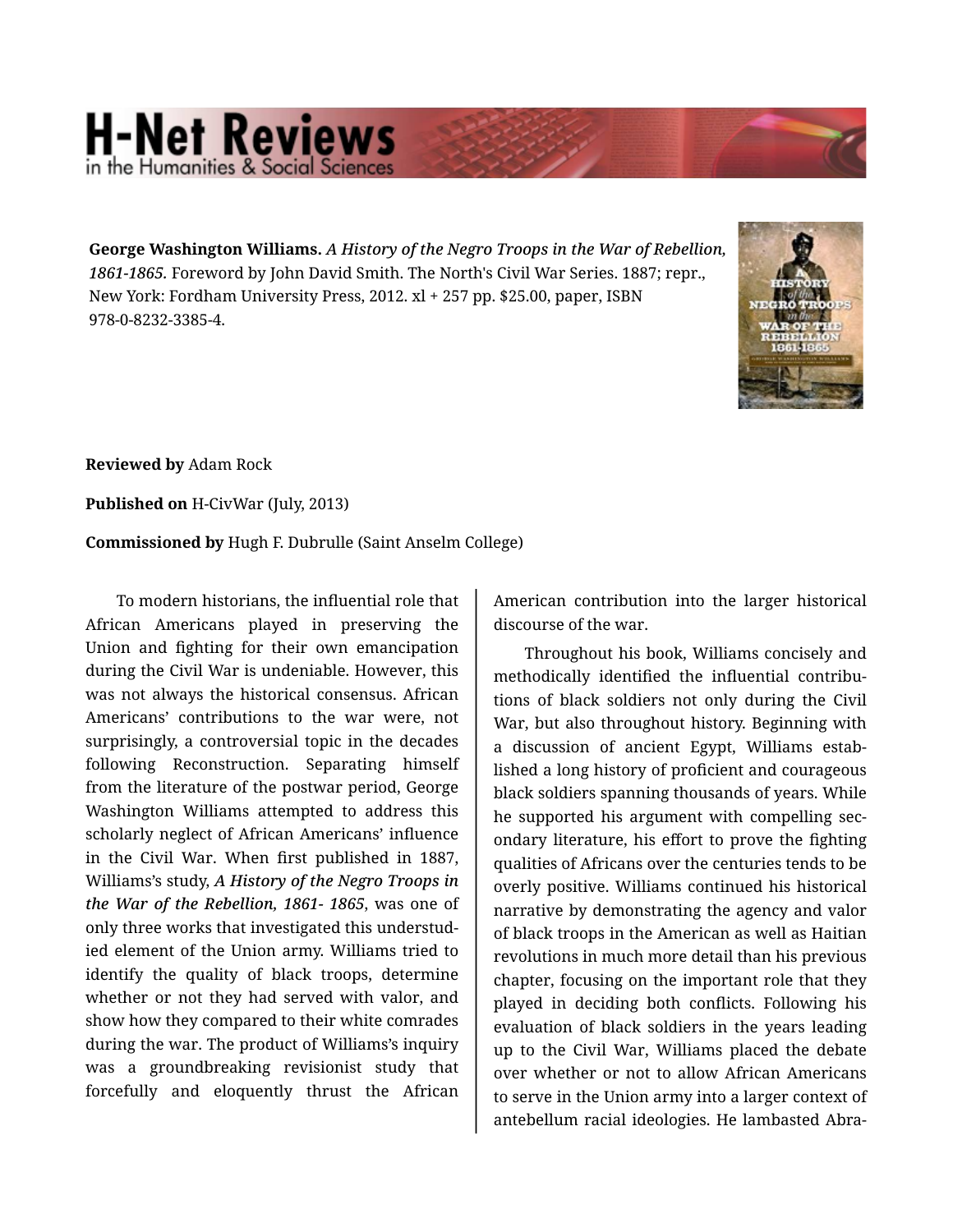ham Lincoln for not acting sooner in allowing the enlistment of black troops. At the same time, he lauded the commitment of African Americans to fighting for the Union. In addition to documenting the battlefield exploits of black troops during the war, Williams examined several factors that influ‐ enced the effectiveness of the U.S. Colored Troops as a whole. These factors included the dispute over unequal pay given to black soldiers; a predis‐ position to use the Colored Troops in fatigue duty consisting of manual labor; and racial stereotypes among military leadership, limiting the use of black units in combat roles throughout the South.

The most influential aspect of Williams's study dealt with his geographic and chronological examination of the combat experiences of black troops. These five chapters were crucial in sup‐ porting his thesis concerning the combat effec‐ tiveness and reliability of African American units. Unsurprisingly, the author offered a rather cele‐ bratory depiction of black troops in the war that was devoid of criticism and chose to blame any failures on their white commanders or poor plan‐ ning. Williams successfully supported key themes of his study through his analysis of several mili‐ tary engagements. Examples of this approach can be seen in the author's portrayal of Federal de‐ feats at Fort Wagner and Olustee, where, Williams concluded, it was ultimately poor planning and reckless fighting that doomed the Federals from the onset, regardless of the heroic actions of self‐ less black soldiers. Similarly, he illuminated black troops' selfless devotion to preserving the govern‐ ment in his depiction of Confederate atrocities with the slaughter of what the author referred to as "Negro Spartans" at Fort Pillow. The author concluded with a fragmented chapter reaffirming the influence of African American soldiers not only in securing a Union victory, but also in facili‐ tating their own emancipation with blood and sacrifice.

Initially, Williams's work was received with varying degrees of acclaim. The African American

community joyfully embraced his study as it high‐ lighted the actions of the Colored Troops during the war. Williams successfully included African Americans in the historical narrative, which had initially excluded them almost entirely. The con‐ temporary, and predominately white-only, aca‐ demic community received his work positively but not uncritically. Early critics applauded the book for highlighting the actions of black troops in the war, but often in a condescending manner. Reviewers from *The Literary World* were repeat‐ edly surprised at the quality of the work and its depth of research considering a person of color had written it. In addition to racially influenced remarks, critics from *The Dial* took aim at Williams's condemnation of Lincoln and the Fed‐ eral government, labeling it "natural impatience" (p. xxvii). Reviewers from *The Boston Post* fre‐ quently referred to Williams's lack of historical training, leading to a somewhat "disappointing" work of history (p. xxviii). The first modern histo‐ rian of the U.S. Colored Troops, Dudley Taylor Cor‐ nish, who published *The Sable Arm; Negro Troops in the Union Army, 1861-1865* (1956), considered Williams's book the best of the three works hith‐ erto written on the topic and the one least poi‐ soned by the racial stereotypes of the age. Under‐ standably, Cornish agreed that the work was weak in organization, poorly documented, and clearly lacking in objectivity when held to the standards of modern scholarship, but he agreed it was un‐ doubtedly the definitive standard work in the field until the publication of his study in 1956. While historians have largely varied on their criti‐ cism of Williams's seminal work, the study must be contextualized within its own time.

Considering that Williams lacked professional training as a historian, his military and social his‐ tory of black soldiers was exemplary for its era. The author recognized his potential bias as a vet‐ eran of the U.S. Colored Troops, and he attempted to remove his personal experiences from the nar‐ rative. Not surprisingly, Williams had clear diffi‐ culties achieving this end throughout his work,

2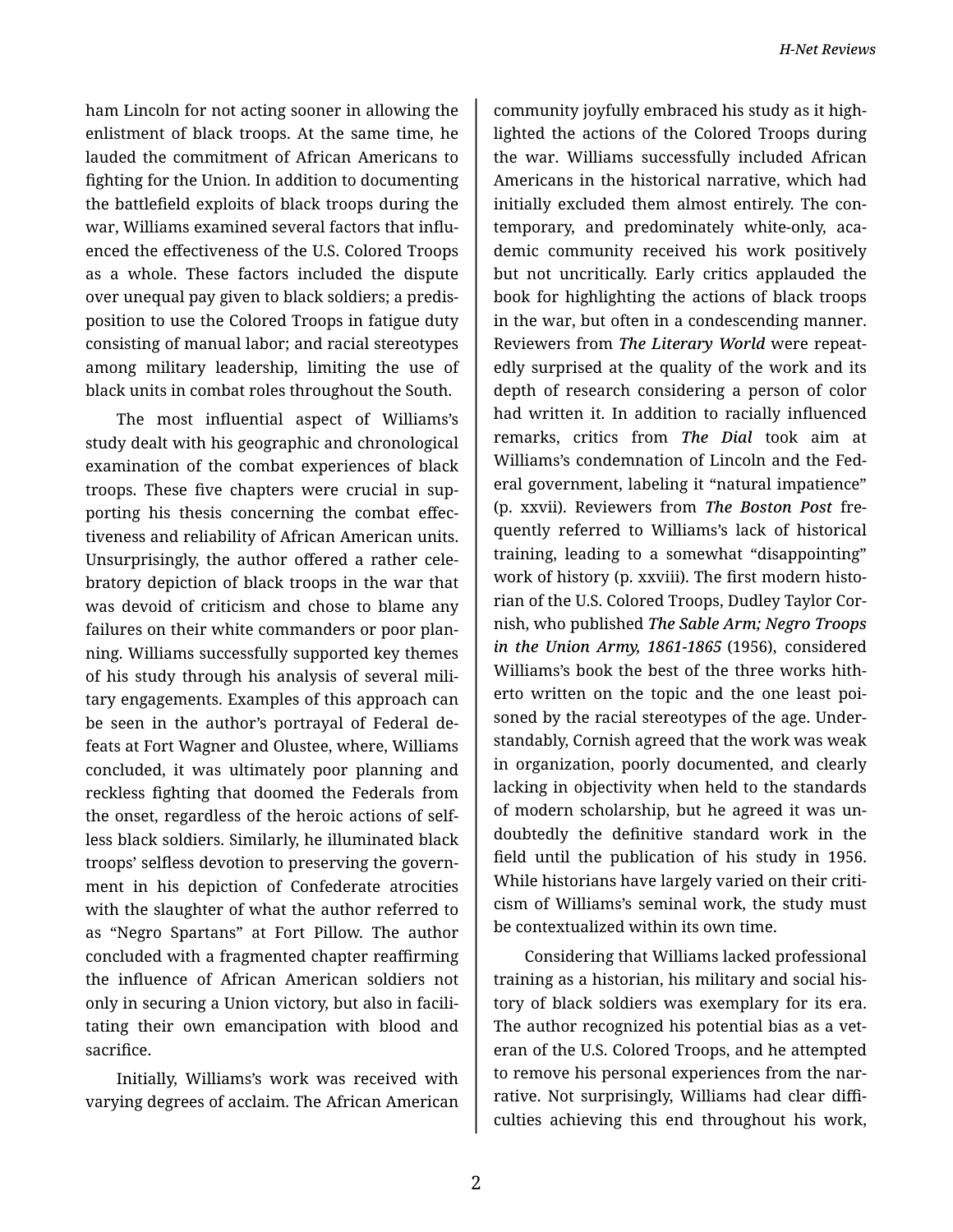but through the infusion of a large number of varying sources, including oral histories, newspa‐ per accounts, and official government documents, he supported his conclusions. Some of the notable primary documents that he examined were the *Official Records of the War of Rebellion*, and offi‐ cial records in the departments of state and war, and the Library of Congress. These collections are commonplace for any modern scholar conducting research on the Civil War, but this was not so in the period in which Williams completed his study. This inclusion of new and varying sources greatly strengthened his final product and set it apart from other works battling over the memory of the war.

This conflict over memory is an additional as‐ pect of Williams's study, as it does much to ex‐ plain the author's tendency to portray the actions and motivations of African American soldiers in an overly positive manner. During the postwar period, a "battle for memory" took place between whites and blacks, as well as Northerners and Southerners. This conflict largely omitted the con‐ tribution of black soldiers during the war, and it portrayed them in an insignificant role. The de‐ sire to combat this falsified portrayal led to Williams's celebratory depiction of black troops in the war. However, understanding the biased dia‐ logue of the era in which it was produced and the objective of the author, one must sympathize with his methods.

The most recent publication of *A History of the Negro Troops in the War of the Rebellion* in‐ cludes a detailed foreword from accomplished Civil War historian, John David Smith, that is sure to add much to the reader's understanding and appreciation of Williams's study within the larger historical context. Smith provides a detailed histo‐ ry of Williams's accomplishments, and analyzes how different generations of historians have viewed his seminal work on the exploits of African American solders during the Civil War. Overall, not only is Williams's study a detailed his‐

torical account of the influence of black soldiers during the war, but it also survives as a historical artifact to the battle for postwar memory and black agency in the decades following the conflict. *A History of the Negro Troops in the War of the Rebellion*, with the addition of Smith's new fore‐ word, should appeal to professional and amateur historians alike, but could be particularly useful to an undergraduate audience interested in the Civil War, the influence of the U.S. Colored Troops, or the fight over postwar memory.